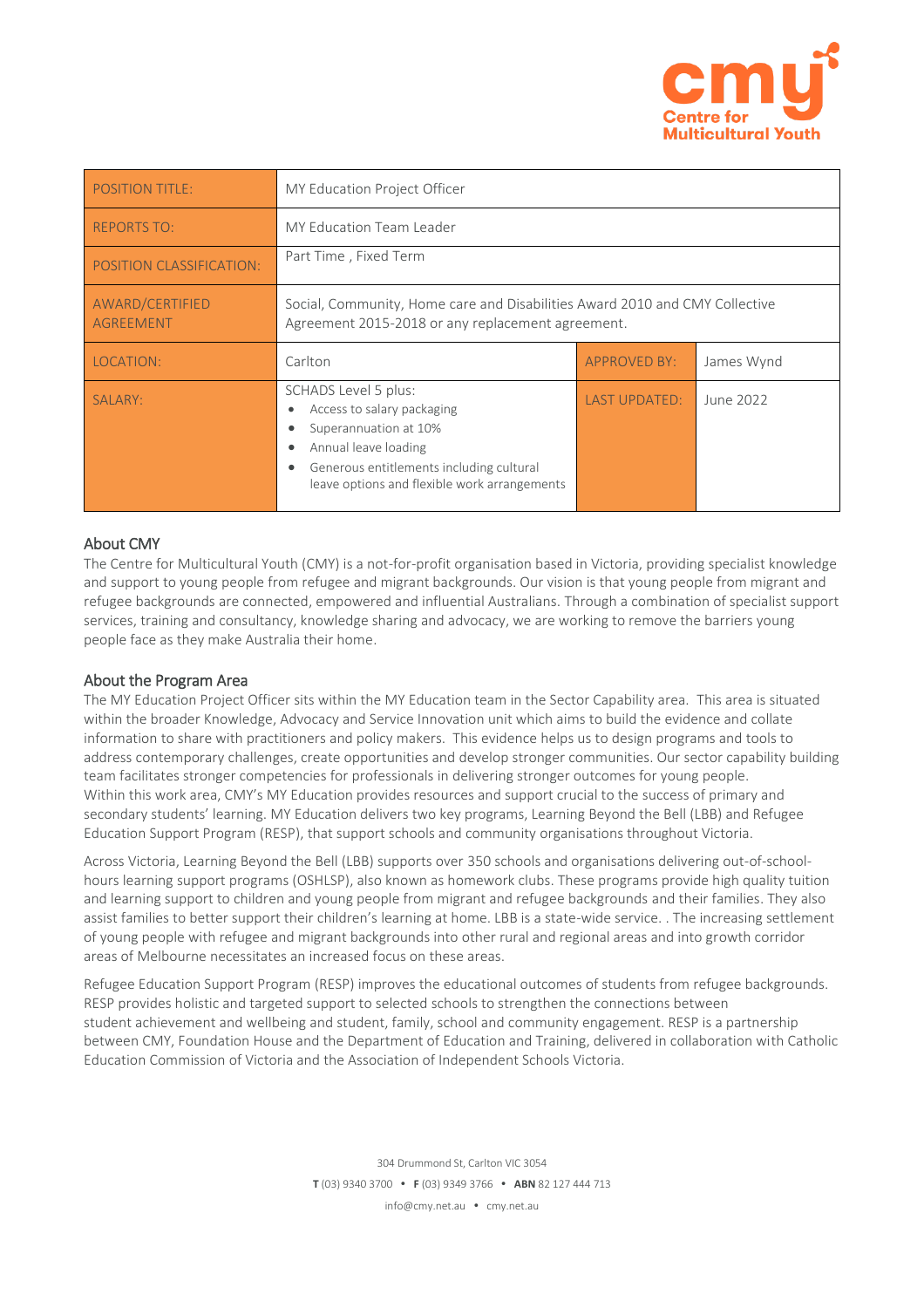

### POSITION SUMMARY:

The MY Education Project Officer is responsible for coordinating the delivery of CMY's component of the Refugee Education Support Program in an allocated region of Victoria or metropolitan Melbourne and in collaboration with other members of the MY Education team. The role also includes supporting out-of-school-hours learning support programs (OSHLSP) in the allocated region through delivery of elements of the Learning Beyond the Bell program.

#### JOB RESPONSIBILITIES

- Develop and deliver professional learning workshops for school staff in the relevant region;
- Work collaboratively with regional staff from Foundation House, DET, CECV and ISV to deliver RESP and ensure program requirements are being achieved;
- Support schools and agencies to engage with students and families from refugee backgrounds to ensure their perspectives inform the planning and delivery of program related initiatives;
- Develop, support and evaluate school-based projects in partnership with schools and community agencies to improve educational and wellbeing outcomes for students and families from refugee backgrounds;
- Enhance communication and collaboration between schools, out of school hours learning support providers and other stakeholders;
- Support the implementation of the annual Homework Club Partnership Fund, including tailored support to allocated programs over the granting period;
- Participate in and facilitate ongoing evaluation requirements as part of CMY's Education Support team;
- Contribute to CMY reporting for DET funding requirements;
- Work flexibly and collaboratively in a team, also externally with key service delivery stakeholders and
- Participate in supervision, professional development and reflective practice to develop and enhance best practice.

#### KEY SELECTION CRITERIA:

- 1. Demonstrated experience in stakeholder engagement and project management:
	- developing, brokering and implementing multi-stakeholder projects, including high level project and stakeholder management skills;
	- communicating effectively with new and existing project partners and diverse and multiple stakeholders; and
	- identification and understanding of issues, opportunities and conflict management, whilst ensuring a sound analytical and collaborative approach to support decision making across stakeholders;
- 2. Well developed written, verbal and interpersonal communication skills with demonstrated ability to present and write reports and project plans, ;
- 3. An understanding of the education sector, in particular schools, and the challenges for students and families from refugee and migrant backgrounds;
- 4. An understanding of Out of School Hours Learning Support Programs and their role in supporting the educational needs of children and young people from migrant and refugee backgrounds is desirable; and
- 5. An ability to work both independently and within a team environment and collaborate effectively with peers across multiple regions.

#### QUALIFICATIONS:

 Tertiary qualification in social science, education or other appropriate discipline, and work experience in a relevant role.

#### ADDITIONAL INFORMATION:

- CMY takes Child Safety seriously and short listed candidates are subject to child safety screening and assessment against child safety standards as part of our thorough recruitment process. These include but are not limited to Police Record and Working with Child Checks, and child safety focused referee checks;
- Applicants must have the right to work in Australia; CMY is an Equal Opportunity Employer;

304 Drummond St, Carlton VIC 3054